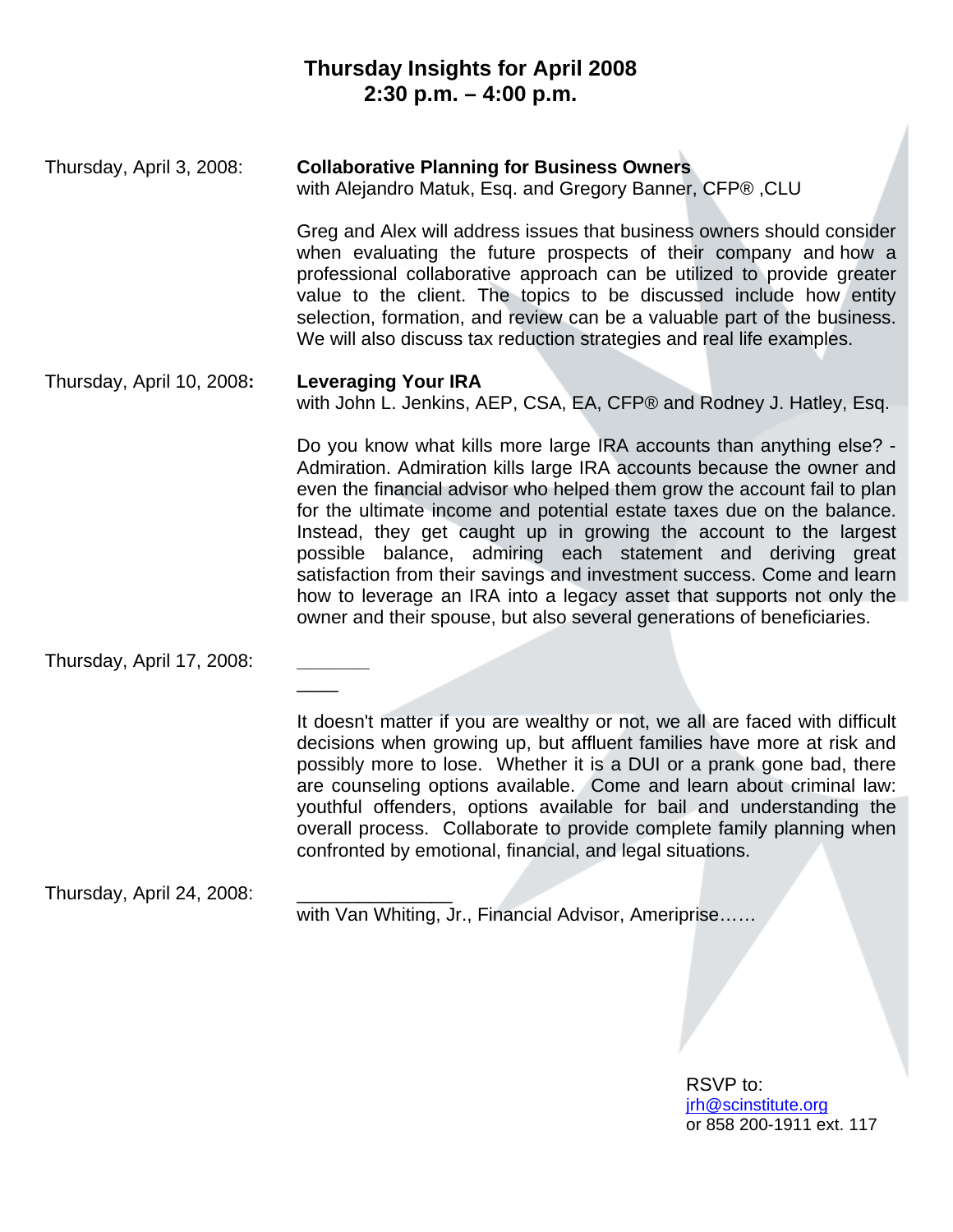## **Thursday Insights for May 2008 2:30 p.m. – 4:00 p.m.**

Thursday, May 1, 2008: **Business Entity Structure & Evaluation**  with Gregory Banner, CFP, CLU and Alejandro Matuk, Esq.

> Greg and Alex will discuss and survey each common business entity option including the advantages and disadvantages of each. Multiple considerations dictate which choice of entity, for example: What are the business goals of the owner(s)? How does ownership, liability protection, capitalization, management, sale of the business, estate planning, taxation, and owner and employee benefits affect the choice of business entity?

Thursday, May 8, 2008: \_\_\_\_\_\_\_\_\_\_\_\_

with John L. Jenkins, AEP, CSA, EA, CFP® and Stephen J. Mancini, Esq.

Thursday, May 15, 2008: **\_\_\_\_\_\_\_\_\_\_\_\_\_\_\_\_\_** 

with Ronald C. Ceniceroz, Financial Planner

#### Thursday, May 22, 2008: **Pre-Empted Due to The Laureate in Wealth Strategies 1-Year Certification Program (May Session)**

Please see www.scinstitute.org and visit The Laureate Program page to learn more about these programs.

Thursday, May 29, 2008: **Pre-Empted Due to our SCI Team Building Event** 

Every "5<sup>th</sup> Thursday of the Month" our team gets to take time to learn something new, try something different, and just get out of the office to spend time together.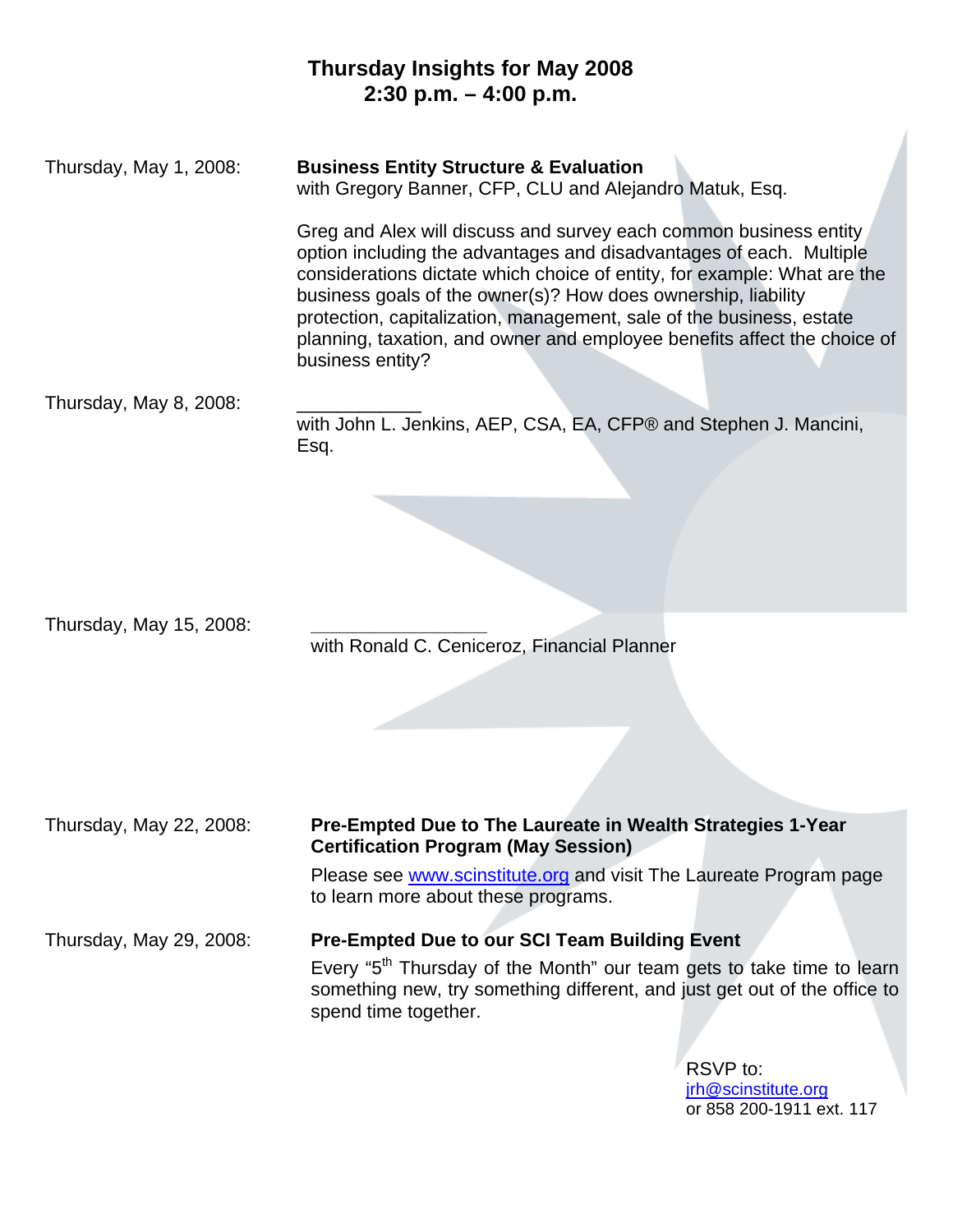# **Thursday Insights for July 2008 2:30 p.m. – 4:00 p.m.**

| Thursday, July 3, 2008:  | <b>Employee Benefits for All</b><br>with Alejandro Matuk, Esq. and Gregory Banner, CFP®, CLU                                                                                                                                                                                                                                                                                                                                                                                                                                                                                                                                                                                           |
|--------------------------|----------------------------------------------------------------------------------------------------------------------------------------------------------------------------------------------------------------------------------------------------------------------------------------------------------------------------------------------------------------------------------------------------------------------------------------------------------------------------------------------------------------------------------------------------------------------------------------------------------------------------------------------------------------------------------------|
|                          | Fringe benefits are usually offered by an employer to attract and keep<br>good employees. Greg and Alex will review several of the plan types<br>and which plan might be appropriate for different business situations<br>from the perspective of business goals, cost, and complexity.                                                                                                                                                                                                                                                                                                                                                                                                |
| Thursday, July 10, 2008: | <b>Tax Bracket Maximization</b><br>with John L. Jenkins, AEP, CSA, EA, CFP®, and Stephen J. Mancini,<br>Esq.                                                                                                                                                                                                                                                                                                                                                                                                                                                                                                                                                                           |
|                          | This workshop will continue a series on strategies for the large IRA. Last<br>month we discussed leveraging the large IRA through life insurance.<br>This month we will explore the amazing power of the Stretch IRA, how<br>to set it up, timeline requirements, IRA custodian issues and pitfalls as<br>well as guaranteeing the payout over the life expectancy of the named<br>beneficiary.                                                                                                                                                                                                                                                                                        |
| Thursday, July 17, 2008: | <b>Acquiring Direct Ownership of an Investment Property</b><br>with Ronald R. Ceniceroz, Financial Planner                                                                                                                                                                                                                                                                                                                                                                                                                                                                                                                                                                             |
|                          | Tempted to buy a rental property as an investment? Make sure you<br>know the steps on how to do it right and whether you have the<br>characteristics to handle the job of a landlord. Acquiring a rental<br>property sounds like easy money—you'll acquire equity in the property<br>and someone else pays the mortgage. However, dealing with<br>maintenance problems, business issues and tenants isn't a job for<br>everyone. Before you buy and hang the "For Rent" sign, come find out<br>the steps needed to acquire direct ownership of an investment property.<br>We will also be discussing whether you have the skills required patience<br>to become a successful landlord. |
| Thursday, July 24, 2008: | Pre-Empted Due to the SCI Laureate Instructor Training                                                                                                                                                                                                                                                                                                                                                                                                                                                                                                                                                                                                                                 |
| Thursday, July 31, 2008: | <b>Pre-Empted Due to the SCI Team Building Event</b>                                                                                                                                                                                                                                                                                                                                                                                                                                                                                                                                                                                                                                   |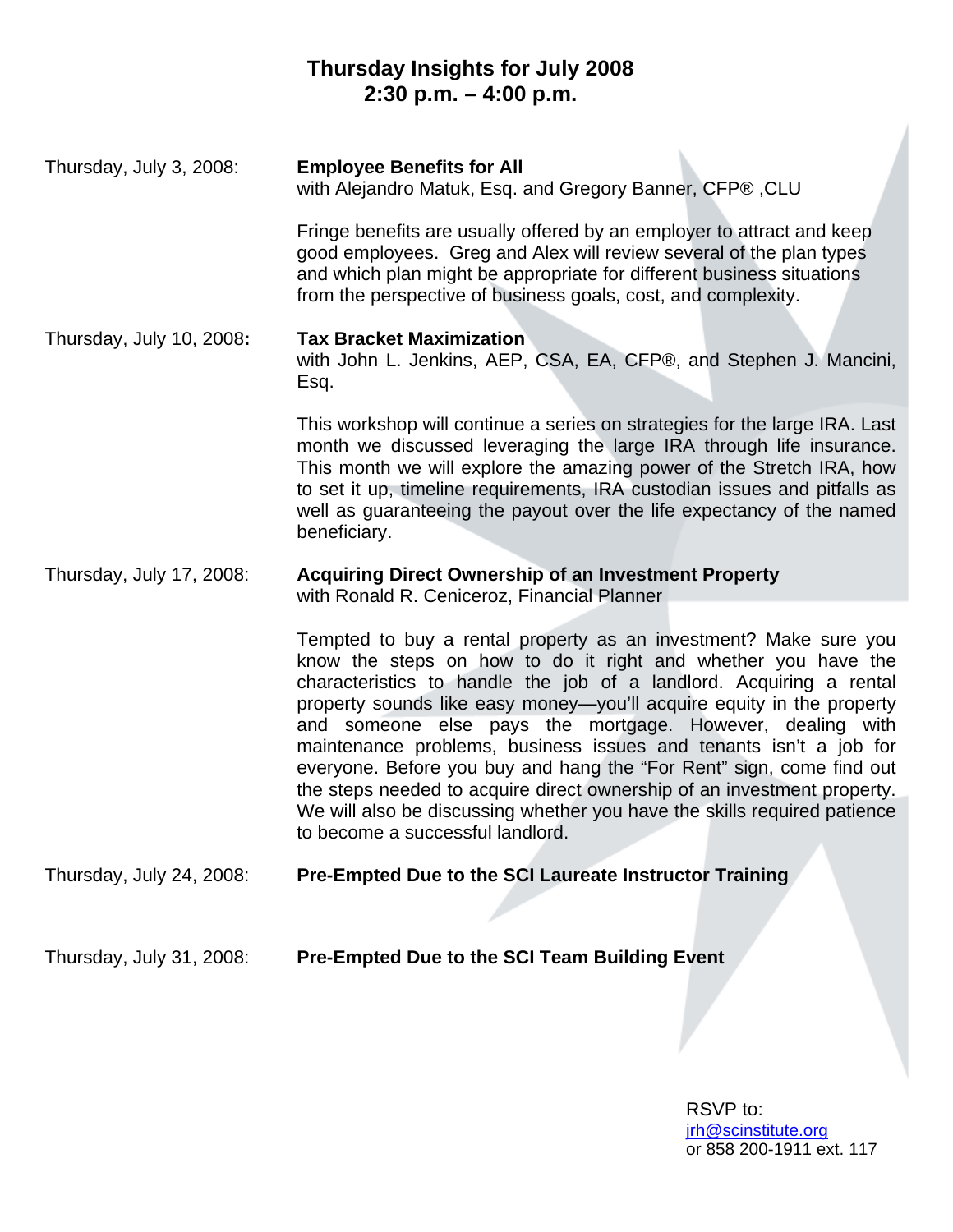## **Thursday Insights for August 2008 2:30 p.m. – 4:00 p.m.**

Thursday, August 7, 2008: **Business Owner Planning Tools: Understanding non-qualified deferred compensation and when it is appropriate to use.** with Gregory Banner, CFP, CLU, and Sherry Flint, Advanced Planning-Regional Vice President Deferred compensation can be a great planning tool for the business owner. Unfortunately, because of its complexity many people avoid it. Greg and Sherry will teach you the basics of deferred compensation and how to spot when it could be a great planning tool for your client Thursday, August 14, 2008**: The 3 Doors of Estate Planning**  with John L. Jenkins, AEP, CSA, EA, CFP®, and Stephen J. Mancini, Esq.

> This workshop will explore the 3 doors of estate planning: family; charity; and IRS. It will point out that client estates normally go through only two of the three doors - the ones they choose either consciously (through planning) or unconsciously (without planning). We will further demonstrate the planning strategies available to maximize the benefits to families and minimize if not completely zero-out the benefit to the IRS.

Thursday, August 21, 2008: **Captive Insurance Companies**  with Stephen J. Mancini, Esq., and Rodney J. Hatley, Esq.

> Business Owners have both insurable and uninsurable risks. Pre-tax funds can be set aside into an entity to cover such risks while offering creditor protection. Understand the types of businesses that may benefit from this option and the strategies involved.

Thursday, August 28, 2008: **Are You Referable: The Practice Experience** with Joseph J. Strazzeri, Esq., and James Reopelle

> We are living at a time when extraordinary estate and wealth strategies planning advisors are needed like never before. As a result, the public is searching for answers on how to preserve and protect what they have; and for answers on how to thrive into the future. This course is a dialogue on professional collaboration and the type of practice your referral sources and clients experience- your practice as seen through the eyes of others. It introduces you to techniques in which you and your team may use to gain the skills and quiet confidence to position your practice in the forefront of your community and how you can become a "referable" resource to others. Your practice is like no other and should be unique to you.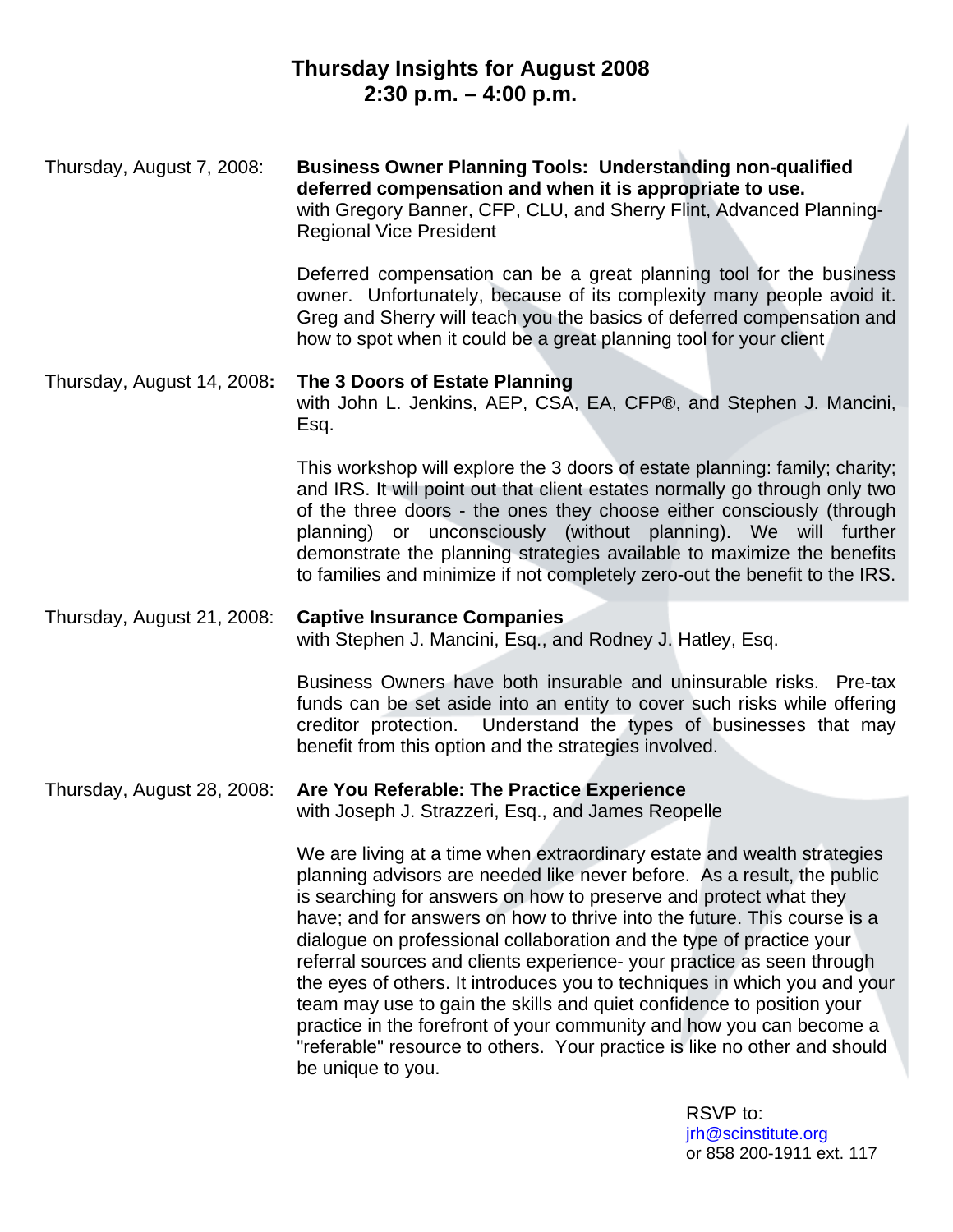# **Thursday Insights for September 2008 2:30 p.m. – 4:00 p.m.**

| Thursday, September 4, 2008:  | <b>7 Steps to a Successful Business Exit</b><br>with Gregory Banner, CFP, CLU, and Alejandro Matuk, Esq.<br>Every business owner needs to plan with the end in mind as to how<br>they are going to transition out of their business. Exit planning is a<br>customized process of setting goals and deciding how to best<br>achieve them. Proper exit planning will help maximize a business<br>owner's return and minimize the tax liability when the business is<br>transferred or sold.    |
|-------------------------------|----------------------------------------------------------------------------------------------------------------------------------------------------------------------------------------------------------------------------------------------------------------------------------------------------------------------------------------------------------------------------------------------------------------------------------------------------------------------------------------------|
| Thursday, September 11, 2008: | <b>Leveraging the IRA</b><br>with Ronald R. Ceniceroz, Financial Planner                                                                                                                                                                                                                                                                                                                                                                                                                     |
|                               | This workshop will show you how to leverage client IRA accounts for<br>increased benefits to both the owner and for beneficiaries. Topics will<br>include: Tax Bracket Maximization on Withdrawals and leveraging<br>the account through the use of Roth Conversions, Life Insurance and<br>Charitable Planning.                                                                                                                                                                             |
| Thursday, September 18, 2008: | Pre-Empted Due to the SCI Laureate Instructor Training                                                                                                                                                                                                                                                                                                                                                                                                                                       |
|                               |                                                                                                                                                                                                                                                                                                                                                                                                                                                                                              |
| Thursday, September 25, 2008: | <b>Trustee Training: The Rights &amp; Responsibilities</b><br>with Rodney J. Hatley, Esq., and Christina M. Labriel, Paralegal<br>A client or a client's family member has just passed away and now<br>the successor trustee must serve as trustee of the living trust. Are<br>you prepared to handle the myriad of questions that successor<br>trustees will have regarding their rights and responsibilities? Are you                                                                      |
|                               | aware that tax and investment advice may be different in these<br>situations? To help avoid personal liability, a trustee must seek<br>professional financial, accounting and legal advice. This course is an<br>overview of the legal and procedural requirements of trust<br>administration to assist trustees and their advisors to properly<br>discharge their duties. It addresses the need for legal, tax,<br>accounting, and complete investment planning in trust<br>administration. |